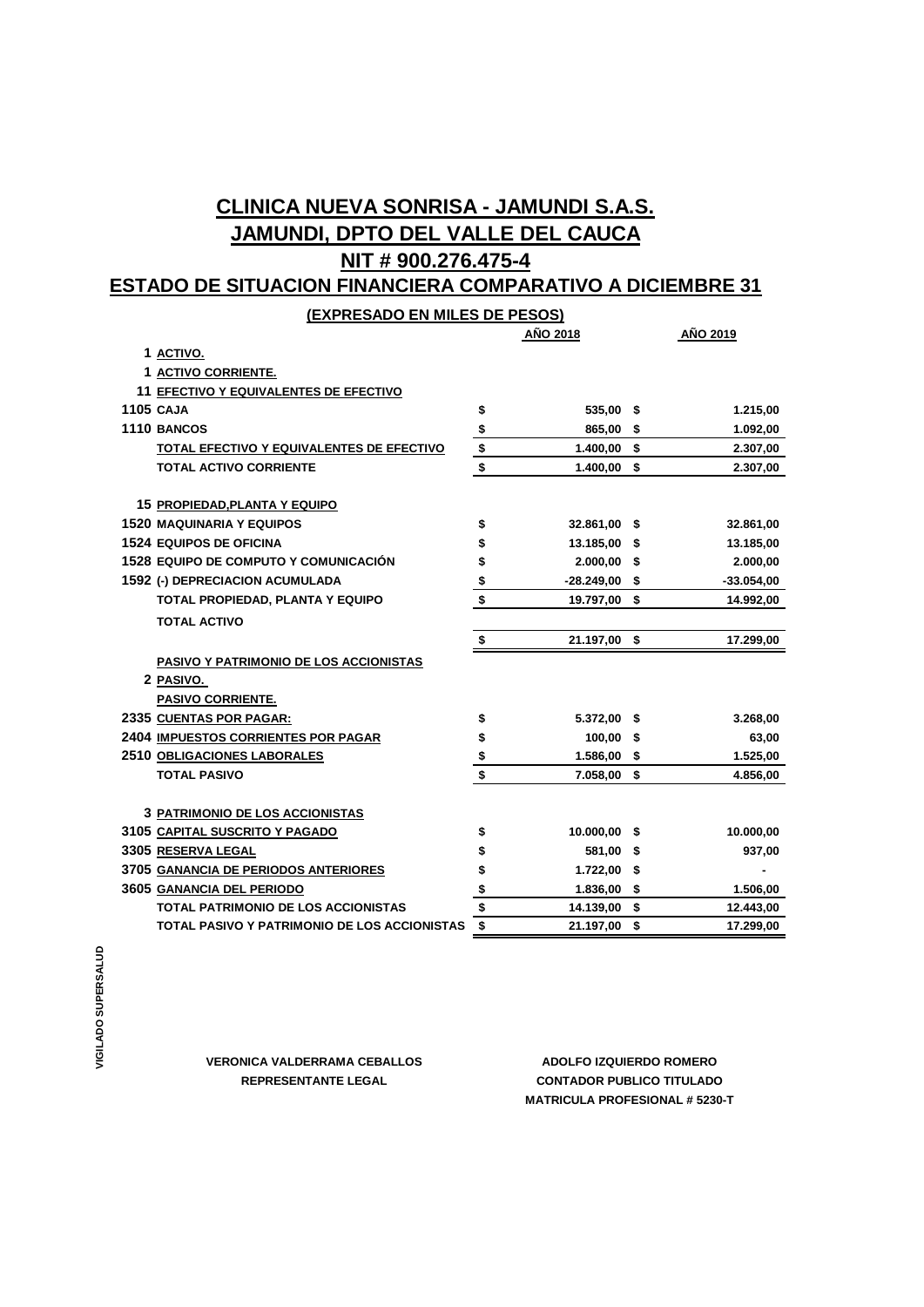#### CARRERA 10 # 13-72 JAMUNDI (V) valledellili@clinicanuevasonrisa.com **TELEFONO 5161627**

### **NIT # 900.276.475-4 CLINICA NUEVA SONRISA - JAMUNDI S.A.S. JAMUNDI, DPTO DEL VALLE DEL CAUCA**

### **(EXPRESADO EN MILES DE PESOS) ESTADO DEL RESULTADO INTEGRAL COMPARATIVO A DICIEMBRE 31**

|      |                                                   |                | AÑO 2018     |      | <b>AÑO 2019</b> |
|------|---------------------------------------------------|----------------|--------------|------|-----------------|
|      | 4 INGRESOS DE ACTIVIDADES ORDINARIAS              |                |              |      |                 |
|      | 4165 SERVICIO ODONTOLOGICO                        |                |              |      |                 |
|      | <b>TOTAL INGRESOS</b>                             | \$             | 82.827,00    | \$   | 65.947,00       |
| 6    |                                                   | \$             | 82.827,00 \$ |      | 65.947,00       |
| 61   | <b>COSTOS DE VENTAS Y PRESTACION DE SERVICIOS</b> |                |              |      |                 |
| 6165 | SERVICIOS SOCIALES Y DE SALUD                     | \$             | 17.590.00    | \$   | 13.796,00       |
|      | <b>TOTAL COSTOS</b>                               | \$             | 17.590,00    | \$   | 13.796,00       |
|      | <b>GANANCIA BRUTA</b>                             | \$             | 65.237,00 \$ |      | 52.151,00       |
|      |                                                   |                |              |      |                 |
|      | 5 GASTOS                                          |                |              |      |                 |
|      | 51 GASTOS DE ADMINISTRACION                       |                |              |      |                 |
| 5105 | DE PERSONAL                                       | \$             | 15.764,00    | \$   | 14.343,00       |
| 5110 | <b>HONORARIOS</b>                                 | \$             | 16.259,00    | - \$ | 6.156,00        |
| 5115 | <b>IMPUESTOS</b>                                  | \$             | 620,00 \$    |      | 572,00          |
| 5120 | <b>ARRENDAMIENTOS</b>                             | \$             | 12.184,00    | - \$ | 11.183,00       |
| 5135 | <b>SERVICIOS</b>                                  | \$             | 9.043.00     | \$   | 9.110,00        |
| 5140 | <b>GASTOS LEGALES</b>                             | \$             | 1.155,00     | \$   | 991,00          |
| 5145 | <b>MTTO Y REPARACIONES</b>                        | \$             | 945,00       | - \$ | 678,00          |
| 5160 | <b>DEPRECIACIONES</b>                             | \$             | 4.805,00 \$  |      | 4.805,00        |
| 5195 | <b>DIVERSOS</b>                                   |                | 964,00       | \$   | 1.188,00        |
|      | TOTAL GASTOS OPERACIONALDES DE ADMINISTRACI \$    |                | 61.739,00    | \$   | 49.026,00       |
|      | <b>53 GASTOS FINANCIEROS</b>                      |                |              |      |                 |
| 5305 | <b>BANCARIOS</b><br><b>BANCARIOS</b>              | \$             | 736,00       | - \$ | 788,00          |
|      | <b>GANANCIA ANTES DE IMPTOS DE RENTA Y CREE</b>   | $$\mathbb{S}$$ | 2.762,00     | - \$ | 2.337,00        |
|      | 5404 GASTO POR IMPTO DE RENTA Y CREE              | \$             | $-926,00$    | \$   | $-831,00$       |
|      | 3605 GANANCIA DEL PERIODO                         | \$             | 1.836,00     | \$   | 1.506,00        |

**VERONICA VALDERRAMA CEBALLOS**

**ADOLFO IZQUIERDO ROMERO MATRICULA PROFESIONAL # 5230-T REPRESENTANTE LEGAL CONTADOR PUBLICO TITULADO**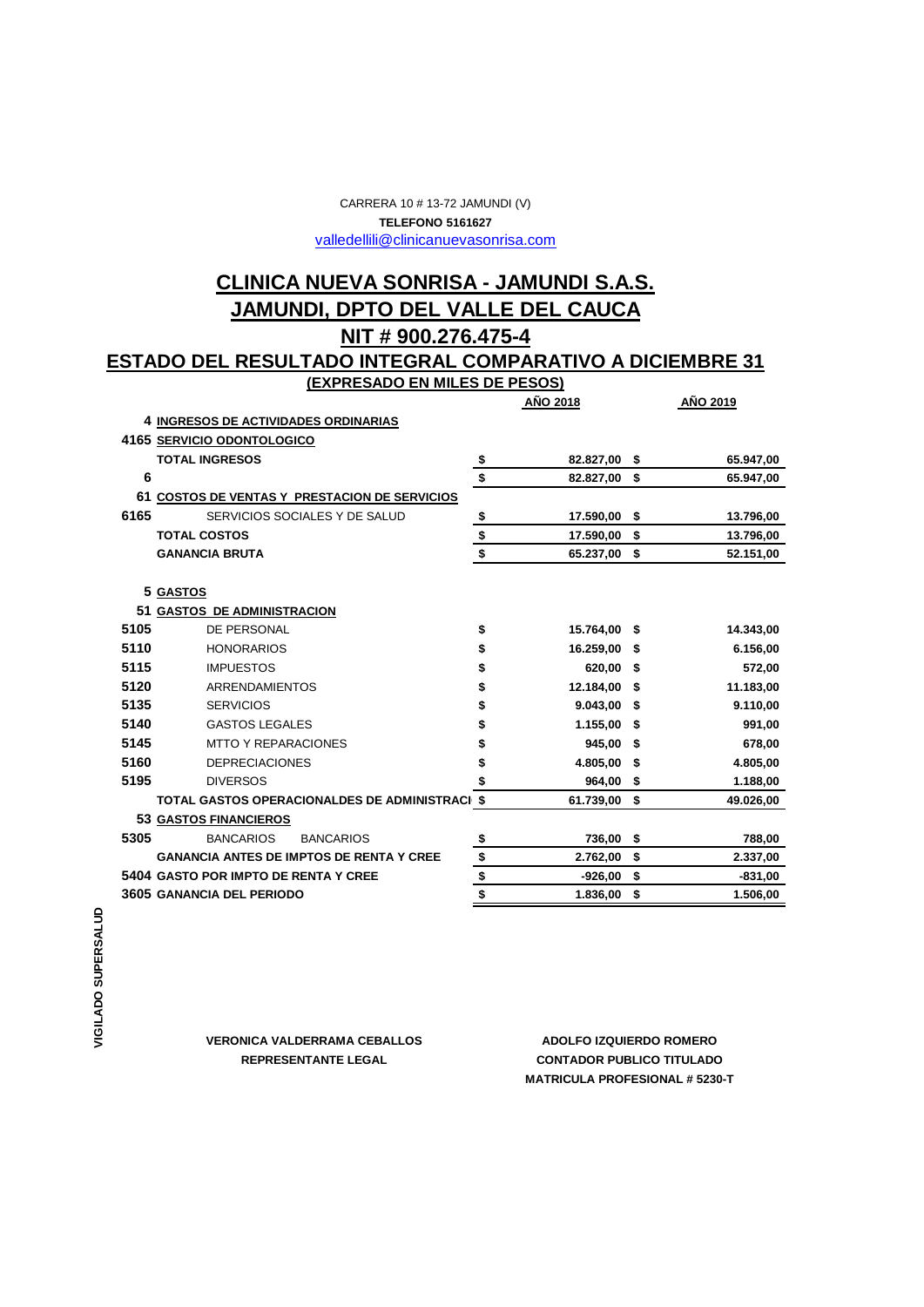**TELEFONO 5161627** valledellili@clinicanuevasonrisa.com CARRERA 10 # 13-72 JAMUNDI (V)